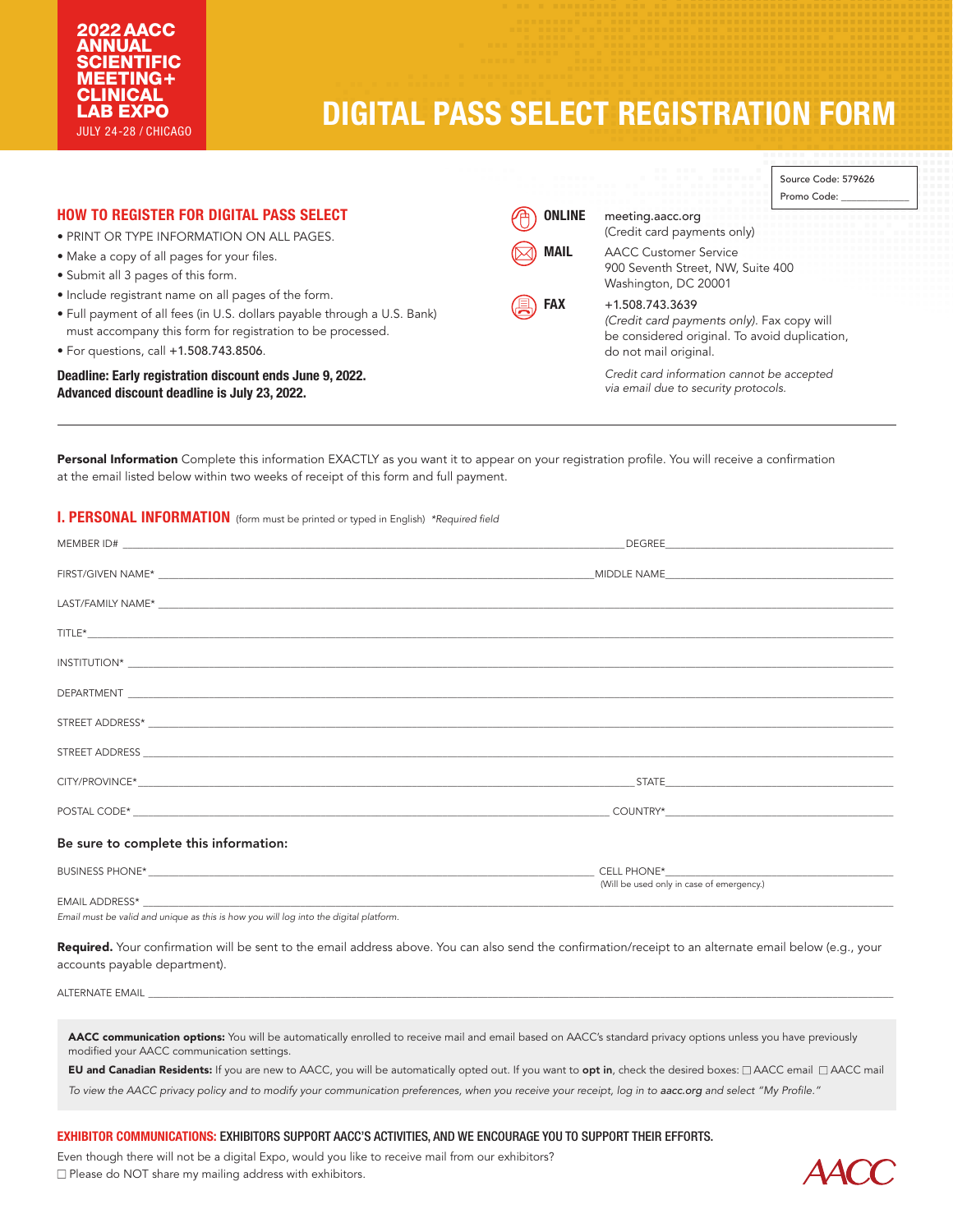REGISTRANT'S NAME \_\_\_\_\_\_\_\_\_\_\_\_\_\_\_\_\_\_\_\_\_\_\_\_\_\_\_\_\_\_\_\_\_\_\_\_\_\_\_\_\_\_\_\_\_\_\_\_\_\_\_\_\_\_\_\_\_\_\_\_\_\_\_\_\_\_\_\_\_\_\_\_\_\_\_\_\_\_\_\_\_\_\_\_\_\_\_\_\_\_\_\_\_\_\_\_\_\_\_\_\_\_\_\_\_\_\_\_\_\_\_\_\_\_\_\_\_\_\_\_\_\_\_\_\_\_\_\_\_\_\_\_\_\_\_\_\_\_\_\_\_\_\_\_

**II. YOUR INFORMATION** The following information MUST BE completed to process your application.

#### 1. Which best describes your organization's primary function?

*(Select the one that most closely matches yours)*

- □ 01 Laboratory/Laboratory System □ 02 Hospital/Health System/
- Health Clinic
- □ 03 Community Health Center
- □ 04 Blood Center/Blood Bank
- □ 05 Diagnostics Company
- □ 06 Medical Device Company
- □ 07 Pharmaceutical Company
- □ 08 Pharmaceutical Research
- □ 09 Biotechnology Company
- □ 10 OEM Company
- □ 11 Distributor
- □ 12 Consulting Company
- $\square$  13 Laboratory Information Systems/ Informatics Company
- □ 14 Investment Company/ Industry Analyst
- □ 15 Contract Research Organization
- □ 16 Government Agency
- $\Box$  17 Educational Institution
- □ 18 Non-profit Association
- □ 19 Retired from full-time employment

\_\_\_\_\_\_\_\_\_\_\_\_\_\_\_\_\_\_\_\_\_\_\_\_\_\_\_\_\_\_\_\_\_\_

□ 20 Other (please specify):

*If you answered that you are primarily a Laboratory/Laboratory System, answer 2–6. If not, skip to question 7.*

#### 2. Please select the type of laboratory that most closely matches yours

- □ 01 University Hospital Laboratory
- □ 02 Managed Care/Coordinated Care Network/Healthcare System
- □ 03 State/County/Local Hospital Lab System
- □ 04 Clinical Laboratory
- □ 05 Private Hospital Laboratory
- □ 06 Independent Laboratory
- □ 07 Physician Office Laboratory
- □ 08 Veterans/Military Hospital Laboratory
- □ 09 Government/Public Health Laboratory
- □ 10 Commercial Laboratory
- □ 11 Reference Laboratory
- □ 12 Research Laboratory
- □ 13 Diagnostics Manufacturer Lab
- □ 14 Pharmaceutical Laboratory
- $\square$  15 Forensic Lab

III. MEMBERSHIP

- □ 16 Direct-to-Consumer Laboratory (pharmacy, retail, etc.)
- □ 17 Urgent Care Center Laboratory

□ Join AACC today (Professional membership \$244)  $\Box$  Renew my membership (and current membership options)

*If you answered Managed Care/ Coordinated Care Network/ Healthcare System in 2, please answer 3:*

- 3. How many sites are in your Coordinated Care Network?  $\Box$  01 (1–5)
	- $\Box$  02 (6-10)  $\Box$  03 (11–15)  $\Box$  04 (16+)
- 4. If you work in a hospital lab, how many beds are in your hospital?  $\Box$  01 (0–199)  $\Box$  02 (200-399)
	- $\Box$  03 (400–599)  $\Box$  04 (600+)

#### 5. What are the functions of your lab?

- *(Select all that apply)*  $\Box$  01 Biochemistry □ 02 Blood Banking  $\square$  03 Chemistry □ 04 Clinical Trials  $\square$  05 Coagulation □ 06 Core Lab □ 07 Forensic Testing
- □ 08 Genetic Testing
- □ 09 Hematology
- $\square$  10 Immunology
- □ 11 Microbiology
- □ 12 Molecular Testing
- □ 13 Pediatric/Newborn Screening
- □ 14 Point-of-Care Testing
- □ 15 Toxicology
- $\square$  16 Transfusion Medicine
- $\Box$  17 Veterinary Testing
- $\square$  18 Additional Functions
	- (please specify):
- 6. What role(s) do you play in the acquisition of systems and/or instruments for your lab?

 $\overline{a_1}$  ,  $\overline{a_2}$  ,  $\overline{a_3}$  ,  $\overline{a_4}$  ,  $\overline{a_5}$  ,  $\overline{a_6}$  ,  $\overline{a_7}$  ,  $\overline{a_8}$  ,  $\overline{a_9}$  ,  $\overline{a_9}$  ,  $\overline{a_9}$  ,  $\overline{a_9}$  ,  $\overline{a_9}$  ,  $\overline{a_9}$  ,  $\overline{a_9}$  ,  $\overline{a_9}$  ,  $\overline{a_9}$  ,

- *(Select all that apply)*
- $\square$  01 Evaluate options for purchase
- $\Box$  02 Recommend products
- $\square$  03 Participate in team evaluation

If your AACC membership will expire before the last day of the meeting (July 28, 2022), then you must renew your membership when you register to be eligible for the member discount. Your renewed membership will be valid for one year from the date your payment is processed or one year

from your current expiration date, whichever is later. You can find your current expiration date by logging on to your profile on aacc.org.

n Renew my membership (and current membership options) *if* my current membership expires before July 28, 2022

- $\square$  04 Assess product after purchase  $\square$  05 Final selection
- $\Box$  06 No role

#### 7. What is the highest degree (or equivalent) you hold?

PAGE 2

9. What is your age? □ 01 (under 25)  $\Box$  02 (25–39)  $\Box$  03 (40–44)  $\Box$  04 (45–54)  $\Box$  05 (55–64)  $\Box$  06 (65–74)  $\Box$  07 (75 and over) □ 08 Prefer not to answer 10. What is your gender?

> $\Box$  01 Male n 02 Female

 $\square$  03 Prefer not to answer 11. If you'd like to hear from our exhibitors, which of the following best describes your business interests? *(Select one)* □ 01 Evaluate/acquire lab

> lab or practice □ 02 Market lab products or services  $\square$  03 Evaluate OEM suppliers, distribution opportunities or technology licensing □ 04 Solicit OEM, distribution or other B2B collaborations  $\Box$  05 No product or business interest  $\square$  06 Other (please specify):

products or services for the

\_\_\_\_\_\_\_\_\_\_\_\_\_\_\_\_\_\_\_\_\_\_\_\_\_\_\_\_\_\_\_\_\_ 12. Do you hold a MLT, MT (ASCP), MLS, ASCP or C (ASCP)

13. If you'd like to hear from our exhibitors, which solutions will you seek? *(Select all that apply)* □ 01 Contract Manufacturer □ 02 Diagnostic IT Solutions  $\square$  03 Diagnostic Testing n 04 Diagnostic Tools Manufacturer □ 05 Equipment Manufacturer □ 06 Lab Testing Services □ 07 Parts Supplier n 08 Professional Organization

certification? □ 01 Yes □ 02 No

n 09 R&D

□ 10 Reagents Distributor  $\Box$  11 Regulatory □ 12 Solutions Support  $\Box$  13 Subject Area

Markers)  $\Box$  14 Supporting IT Solutions □ 15 Testing Compliance

(Cancer Markers, Cardiac Markers, Pharmacogenomics, Tumor

- □ 01 Doctoral Degree (PhD) □ 02 Medical Degree (MD)  $\Box$  03 MD and PhD □ 04 Master's Degree (MA/MS/MBA) □ 05 Bachelor's Degree
- (BA/BS/BSMT) □ 06 Nurse Practitioner
- □ 07 Physician Assistant
- $\Box$  08 RN
- $\Box$  09 LPN
- $\Box$  10 JD
- $\Box$  11 MBA and JD
- $\square$  12 PharmD
- □ 13 PharmD and PhD
- □ 14 Associate's Degree
- □ 15 High School Degree

#### 8. What is your primary job function?

- □ 01 Lab Director/Assistant Director □ 02 Lab Manager
- □ 03 Scientific Director
- n 04 Medical Director
- □ 05 Lab/Medical Technologist (Supervisory)/Lead Tech
- □ 06 Lab/Medical Technologist
- (Non-Supervisory)
- □ 07 President/VP/Other Executive
- □ 08 Pathologist
- □ 09 MD/Clinician
- $\square$  10 Nurse
- □ 11 Pharmacist
- □ 12 Hospital Administrator
- □ 13 Chief Medical Officer n 14 Clinical Chemist
- 
- □ 15 Point-of-Care Testing
- □ 16 Quality Assurance
- □ 17 Cytotechnologist  $\square$  18 Lab Information Systems  $\Box$  19 Scientific Affairs

□ 20 Research or Development Scientist/Engineer □ 21 Manufacturing/Operations □ 22 Marketing/Sales □ 23 Analyst  $\square$  24 Regulatory Affairs □ 25 Educator n 26 Student/Fellow  $\square$  27 Consultant □ 28 Retired